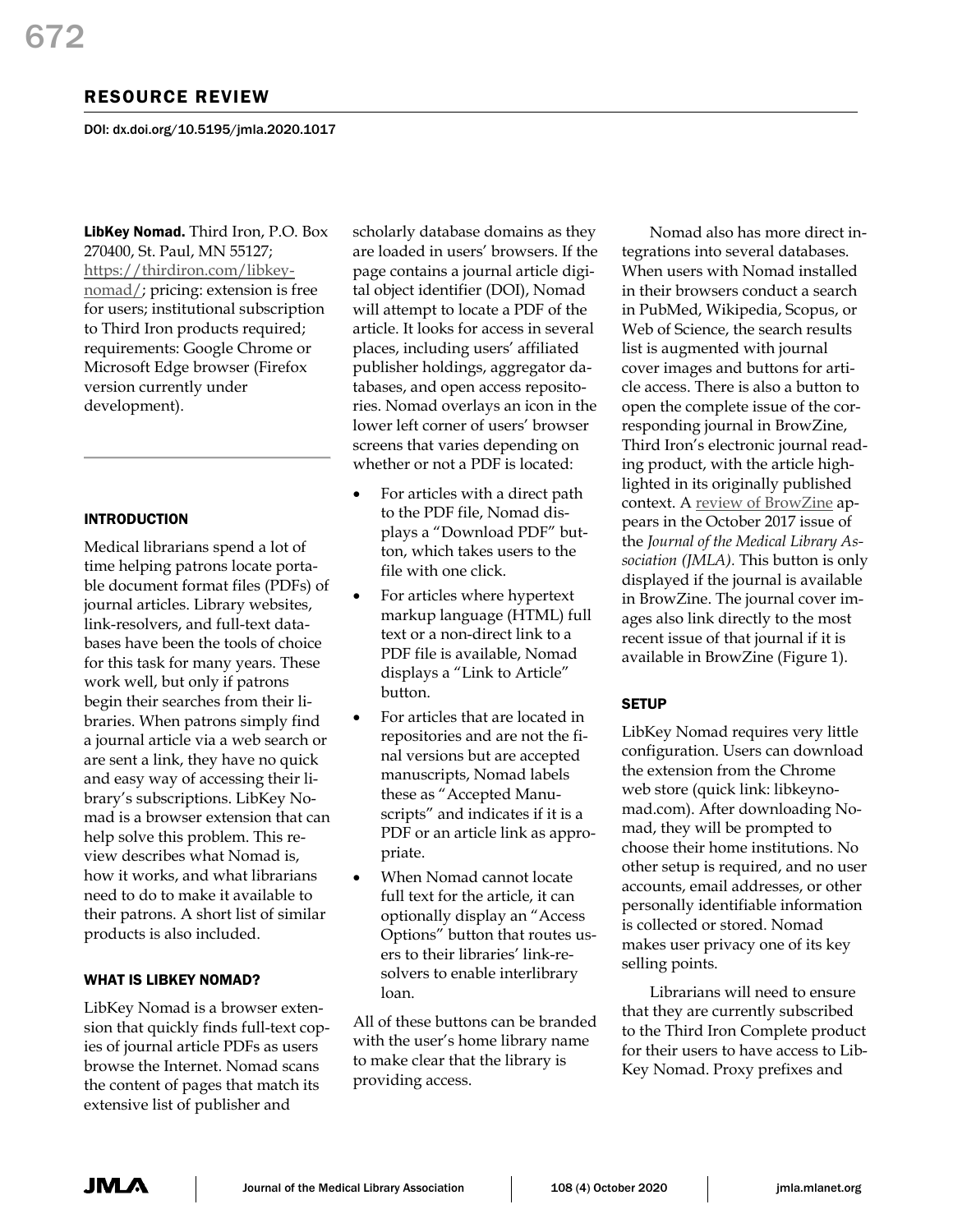### **Figure 1** LibKey Nomad integration in PubMed

| Publaned.gov                            | $\times$<br><b>Search</b><br>"Libraries, Medical"[MAJR]                          |  |
|-----------------------------------------|----------------------------------------------------------------------------------|--|
|                                         | Advanced Create alert Create RSS<br><b>User Guide</b>                            |  |
|                                         | Sorted by: Best match<br>Display options<br>Save<br>Email<br>Send to             |  |
| MY NCBI FILTERS E                       | 4,488 results                                                                    |  |
| All (4,488)                             |                                                                                  |  |
| <b>Clinical Prediction Guides/Broad</b> | Demonstrating Value in Federal Medical Center Libraries.                         |  |
| (67)                                    | 1<br>Taylor MV. Stephenson PL.<br>Medical Reference                              |  |
| Diagnosis/Broad (47)                    | Med Ref Serv Q. 2018 Oct-Dec:37(4):403-412. doi: 10.1080/02763869.2018.1514914.  |  |
| Etiology/Broad (312)                    | PMID: 30722775                                                                   |  |
| Prognosis/Broad (130)                   | <b>Download PDF</b><br><b>View Complete Issue</b>                                |  |
| <b>Systematic Reviews (15)</b>          |                                                                                  |  |
| Therapy/Broad (63)                      | 66 Cite <s share<="" td=""><td></td></s>                                         |  |
| Qualitative Research (5)                |                                                                                  |  |
| - show fewer                            | Collection-based analysis of selected medical libraries in the Philippines using |  |
|                                         | $\overline{2}$<br>Doody's Core Titles.                                           |  |
|                                         | Torres E Jr.<br><b>JMA</b>                                                       |  |
| RESULTS BY YEAR                         | J Med Libr Assoc. 2017 Jan; 105(1):20-26. doi: 10.5195/jmla.2017.103.            |  |
| $\epsilon$                              | PMID: 28096742                                                                   |  |
|                                         | <b>View Complete Issue</b><br><b>Article Link</b><br>Free PMC article.           |  |
|                                         | 66 Cite <share< td=""><td></td></share<>                                         |  |
|                                         |                                                                                  |  |
|                                         |                                                                                  |  |
| 2020<br>1945                            | The history of medical libraries from 2000 B.C. to 1900 A.D.                     |  |
|                                         | Birchette KP.                                                                    |  |
| TEXT AVAILABILITY                       | Bull Med Libr Assoc. 1973 Jul;61(3):302-8.<br>H                                  |  |
| Abstract                                | PMID: 4579768<br><b>SUSPICANT</b>                                                |  |
|                                         | <b>Access Options</b><br>Free PMC article.                                       |  |
| Free full text                          | 66 Cite <share< td=""><td></td></share<>                                         |  |
| Full text                               |                                                                                  |  |

holdings data will also need to be provided to Third Iron. Other forms of library authentication—including virtual private network (VPN), OpenAthens, and many other single sign-on systems—are also supported.

Nomad can also be installed by default for all users at an institution using Microsoft's Group Policy tools. This ensures that the tool is installed correctly and that users' home institutions are selected by default. Third Iron provides complete documentation for this setup process and can work with information technology (IT) departments to roll out Nomad quickly at an institutional level.

## SIMILAR PRODUCTS

There are several other browser extensions that serve a similar purpose to Nomad:

- Kopernio is a browser extension that functions similarly to Nomad by scanning for DOIs and adding download buttons to web pages. One key difference is that Kopernio does not have access to the holdings data of users' libraries. It simply tries to retrieve a copy of the PDF from known sources, some of which may work if users have access. Kopernio also offers user accounts and an online storage locker for PDFs. [Kopernio](https://doi.org/10.5195/jmla.2019.805) was reviewed in the October 2019 *JMLA.*
- Unpaywall is an extension developed by Impactstory that finds open access versions of journal articles. Like Nomad, Unpaywall adds an icon to the screen indicating when a free, open-access PDF is available. Third Iron has partnered with

Unpaywall to include links to open access articles in the Nomad extension. [Unpaywall](https://doi.org/10.5195/jmla.2019.650) was reviewed in the April 2019 *JMLA.*

• Both the Google Scholar Button and the OA Button insert a button onto users' toolbars. When users find a web page containing a journal article DOI, they can click the toolbar button to locate copies of the article. Both tools search a number of sources for free and open access copies of journals articles, but neither has the ability to directly link to users' library entitlements. These tools also require users to intervene before displaying article availability.